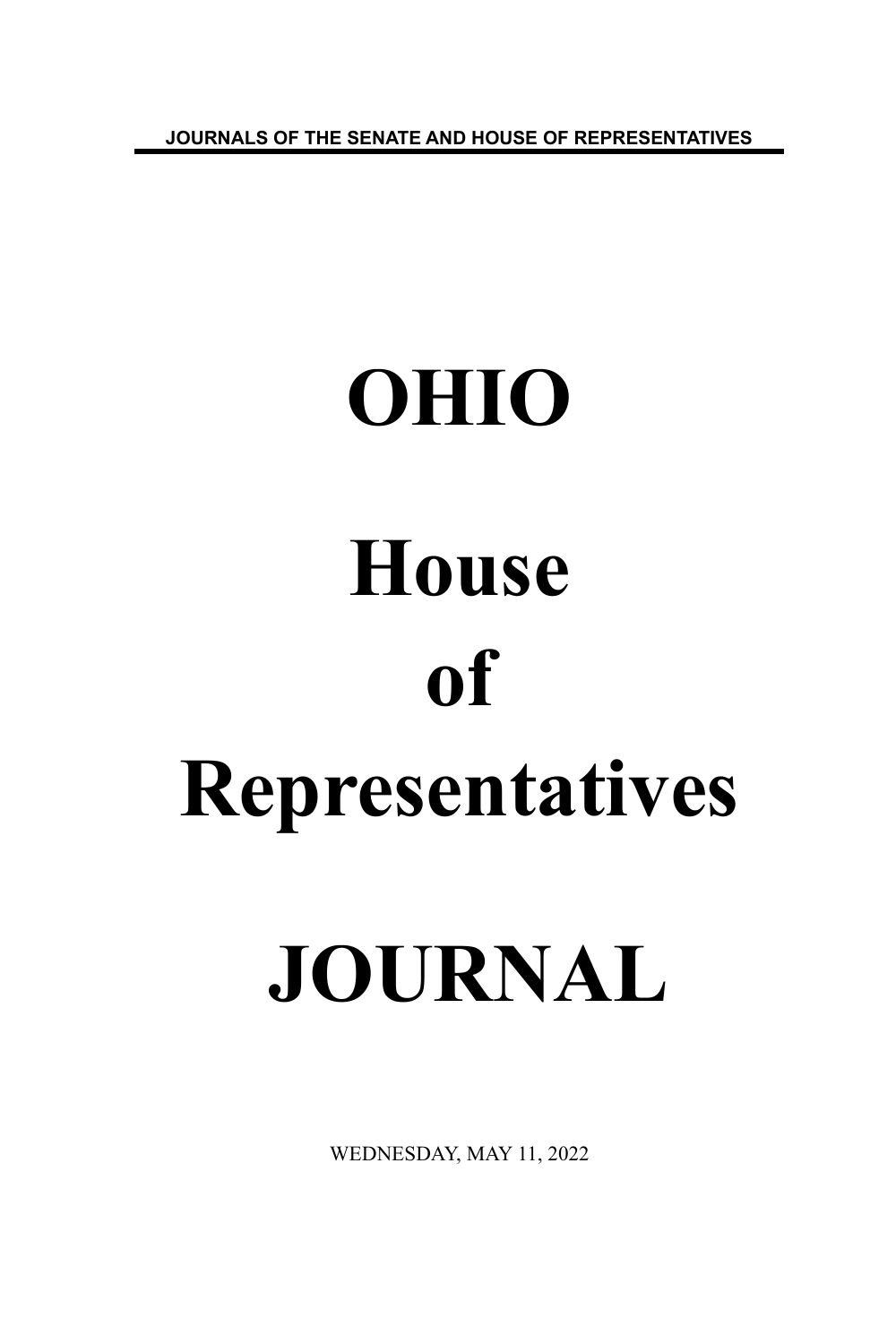## ONE HUNDRED FIFTY-FOURTH DAY Hall of the House of Representatives, Columbus, Ohio **Wednesday, May 11, 2022, 9:00 o'clock a.m.**

The House met pursuant to adjournment.

Pursuant to House Rule No. 23, the Clerk called the House to order.

Representative Lanese was selected to preside under the Rule.

The journal of the previous legislative day was read and approved.

#### **INTRODUCTION OF BILLS**

The following bills were introduced:

**H. B. No. 643 -** Representatives Hall, Creech.

To enact section 3321.043 of the Revised Code to require school districts to grant students excused absences from school for participation in 4-H programs and activities.

**H. B. No. 644 -** Representatives Fraizer, John.

To create the Ohio Disability Home Expense Grant Program and to repeal Sections 1 through 5 of the act on July 1, 2024, to abolish the Ohio Disability Home Expense Grant Program on that date, and to make an appropriation.

**H. B. No. 645 -** Representatives Fraizer, Holmes.

To enact section 4729.554 of the Revised Code to authorize the operation of remote dispensing pharmacies.

**H. B. No. 646 -** Representatives Cutrona, Roemer.

To amend sections 717.25, 1710.01, 1710.02, 1710.06, and 5721.10 and to enact sections 1356.01, 1356.011, 1356.02, 1356.03, 1356.04, 1356.07, 1356.08, 1356.09, 1356.10, 1356.11, 1356.12, 1356.14, 1356.15, 1356.16, 1356.17, 1356.18, 1356.19, 1356.20, 1356.21, 1356.22, and 1710.15 of the Revised Code regarding residential property assessed clean energy (PACE) loans.

**H. B. No. 647 -** Representative Patton.

To amend section 4501.21 and to enact section 4503.519 of the Revised Code to create the "Purdue University" license plate.

**H. B. No. 648 -** Representative Pavliga.

To amend sections 2151.23 and 2301.03 of the Revised Code to expand the jurisdiction of the Portage County Domestic Relations Court.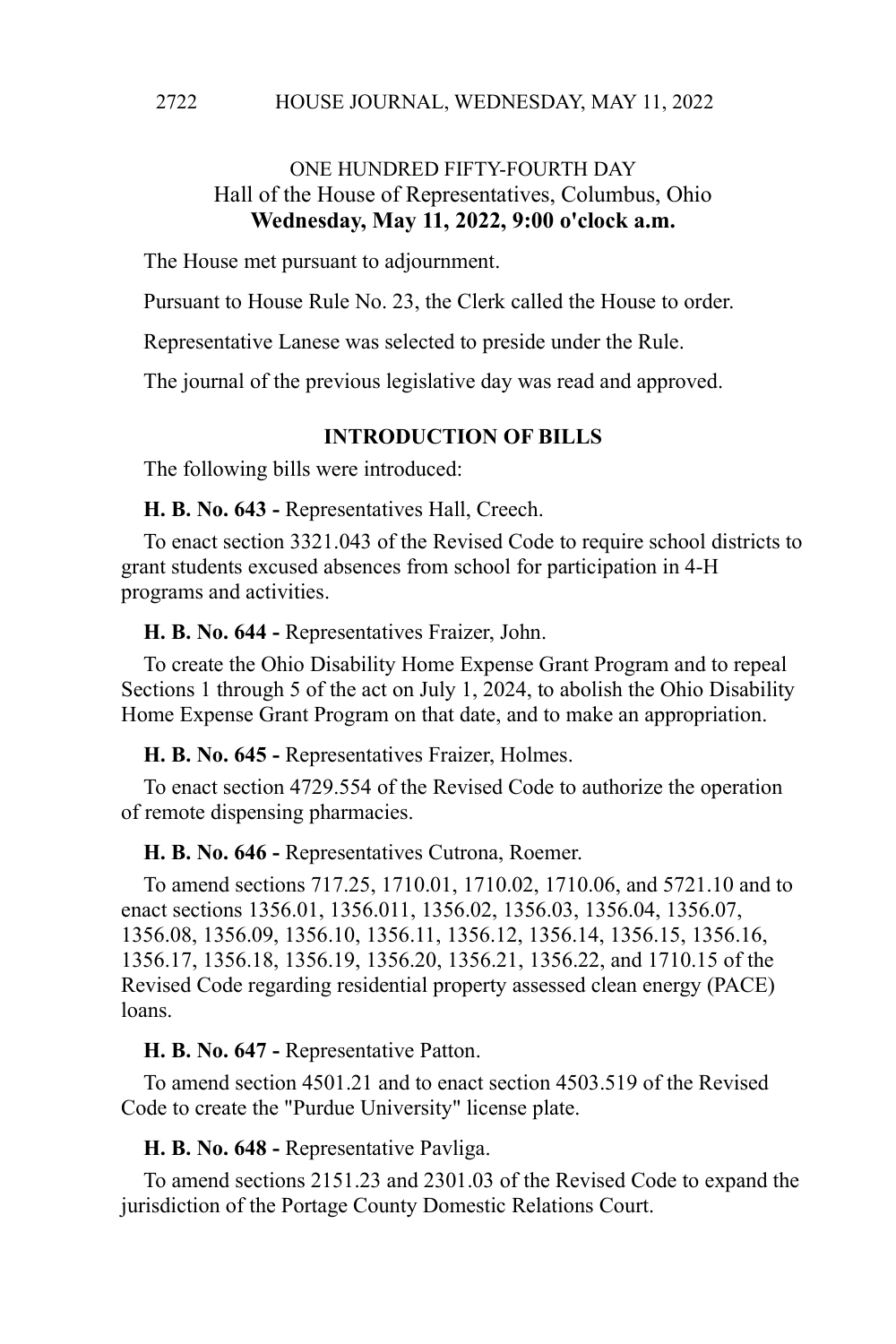**H. B. No. 649 -** Representatives Skindell, Lightbody. Cosponsors: Representatives Smith, K., Galonski, Brent, Brinkman, Crossman, Jarrells.

To enact section 5.2531 of the Revised Code to designate the last full week of June of each year as "Pollinator Week."

**H. B. No. 650 -** Representatives Wiggam, Young, T. Cosponsors: Representatives Hall, Ferguson, Edwards, Creech, Stoltzfus, Swearingen, Vitale, Loychik, Holmes, Stevens, Miller, K., Click, Gross.

To amend sections 3501.01, 3503.14, 3503.16, 3503.19, 3503.28, 3505.18, 3505.181, 3505.182, 3505.183, 3509.03, 3509.04, 3509.05, 3509.051, 3509.06, 3509.07, 3509.08, 3509.09, 3509.10, 3511.02, 3511.04, 3511.05, 3511.06, 3511.07, 3511.08, 3511.09, 3511.10, 3511.11, 3511.13, 4507.50, and 4507.52 and to enact section 4507.502 of the Revised Code to require photo identification to vote, to make other changes to the Election Law, and to require the Bureau of Motor Vehicles to provide free state identification cards to persons seventeen and older.

**H. B. No. 651 -** Representatives Wiggam, Johnson. Cosponsors: Representatives Merrin, Stoltzfus, Creech, Stein, Vitale, Stevens.

To amend section 5101.54 and to enact sections 5101.546, 5101.547, 5101.548, and 5101.549 of the Revised Code regarding eligibility for Supplemental Nutrition Assistance Program benefits.

Said bills were considered the first time.

### **REPORTS OF STANDING AND SELECT COMMITTEES AND BILLS FOR SECOND CONSIDERATION**

Representative Smith, M. submitted the following report:

The standing committee on Commerce and Labor to which was referred **H. B. No. 372**-Representatives Ray, Roemer, et al., having had the same under consideration, reports it back as a substitute bill and recommends its passage.

RE: REVISE BUILDING INSPECTION LAW

BILL ROEMER

DICK STEIN MARK JOHNSON MARK FRAIZER JAMES M. HOOPS DON JONES GAYLE MANNING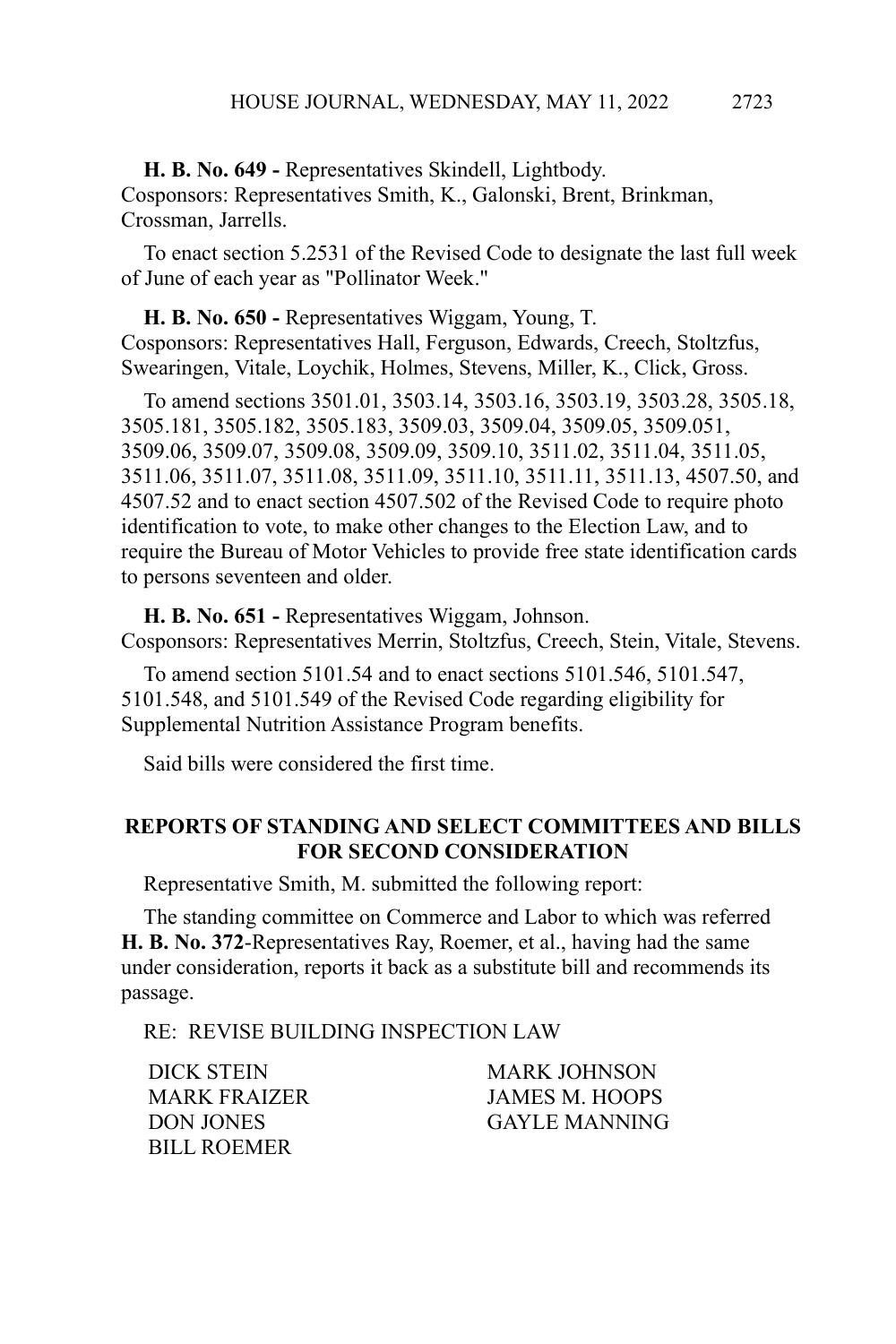The following members voted "NO"

WILLIS E. BLACKSHEAR, JR. JUANITA O. BRENT SHAYLA L. DAVIS MONIQUE SMITH

The report was agreed to.

The bill was ordered to be engrossed and placed on the calendar.

Representative Smith, K. submitted the following report:

The standing committee on Public Utilities to which was referred **H. B. No. 364**-Representative Patton, having had the same under consideration, reports it back with the following amendment and recommends its passage when so amended.

RE: REGARDS WATERWORKS INFRASTRUCTURE IMPROVEMENT SURCHARGE

Representative Patton moved to amend as follows:

In line 100, after "section," insert "and at the waterworks or sewage disposal company's discretion,"

In line 102, delete "waterworks or sewage disposal"

In line 105, delete "started" and insert "stated"

The motion was agreed to and the bill so amended.

| JEFFREY A. CROSSMAN |
|---------------------|
|                     |
|                     |
|                     |
|                     |
|                     |

The report was agreed to.

The bill was ordered to be engrossed and placed on the calendar.

Representative Sobecki submitted the following report:

The standing committee on State and Local Government to which was referred **H. B. No. 423**-Representatives Roemer, Young, B., et al., having had the same under consideration, reports it back and recommends its passage.

RE: DESIGNATE ALL-AMERICAN SOAP BOX DERBY AS GRAVITY RACING PROGRAM

Representative John moved to amend the title as follows:

Add the names: "Wiggam, John, Fowler Arthur, Callender, Creech, Dean, Ginter, Grendell, Humphrey, Skindell, Sobecki, Wilkin"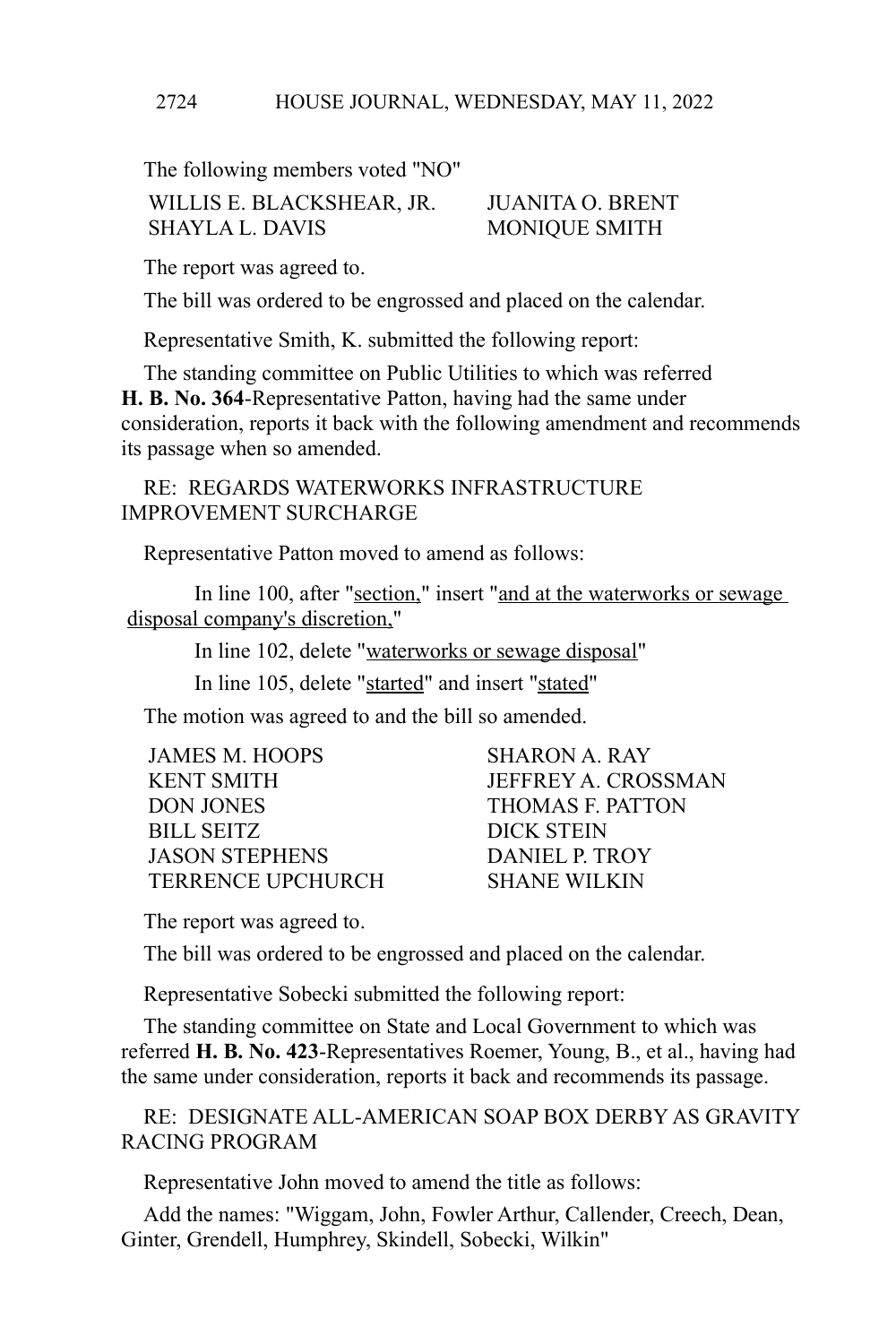SCOTT WIGGAM MARILYN S JOHN JAMIE CALLENDER RODNEY CREECH TIMOTHY E. GINTER DIANE V. GRENDELL LATYNA M. HUMPHREY MICHAEL J. SKINDELL LISA A. SOBECKI BRIAN STEWART SHANE WILKIN

BILL DEAN SARAH FOWLER ARTHUR

The report was agreed to.

The bill was ordered to be engrossed and placed on the calendar.

Representative Smith, M. submitted the following report:

The standing committee on Commerce and Labor to which was referred **H. B. No. 542**-Representatives Roemer, Sobecki, having had the same under consideration, reports it back as a substitute bill and recommends its passage.

RE: REGARDS REGULATION OF COSMETOLOGISTS AND **BARBERS** 

Representative Roemer moved to amend the title as follows:

Add the name: "Fraizer"

DICK STEIN MARK JOHNSON WILLIS E. BLACKSHEAR, JR. JUANITA O. BRENT SHAYLA L. DAVIS MARK FRAIZER JAMES M. HOOPS DON JONES GAYLE MANNING BILL ROEMER MONIQUE SMITH

The report was agreed to.

The bill was ordered to be engrossed and placed on the calendar.

Representative Leland submitted the following report:

The standing committee on Civil Justice to which was referred **H. B. No. 545**-Representatives Abrams, Baldridge, et al., having had the same under consideration, reports it back as a substitute bill and recommends its passage.

RE: ALLOW PRIVILEGED TESTIMONIAL PEER SUPPORT SERVICES COMMUNICATION

Representative Hillyer moved to amend the title as follows: Add the name: "Miller, J."

BRETT HUDSON HILLYER DIANE V. GRENDELL JEFFREY A. CROSSMAN DONTAVIUS L. JARRELLS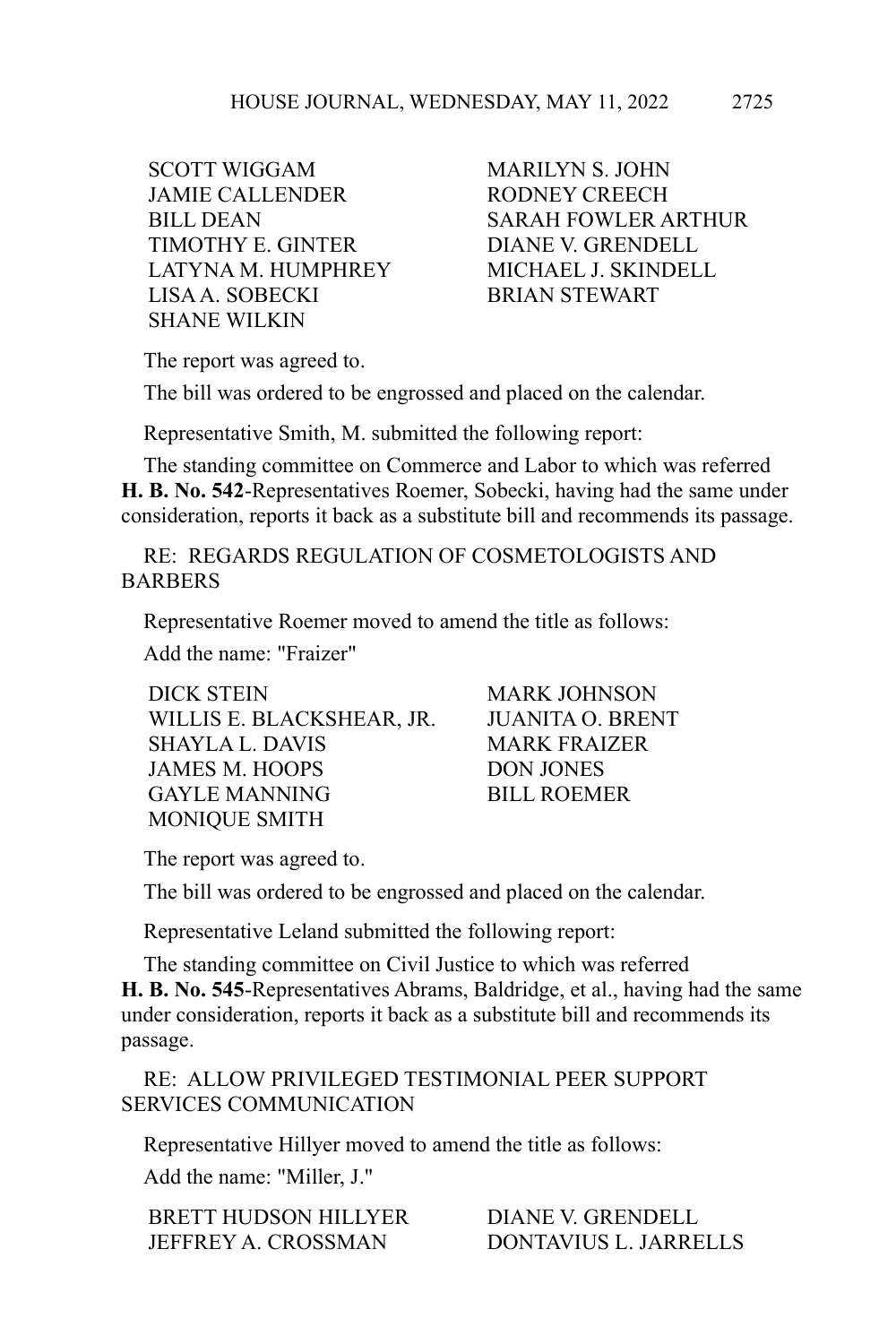DARRELL KICK BRIAN E. LAMPTON DAVID LELAND DEREK MERRIN JOSEPH A MILLER III BILL SEITZ MICHAEL J. SKINDELL BRIAN STEWART D. J. SWEARINGEN ANDREA WHITE

The report was agreed to.

The bill was ordered to be engrossed and placed on the calendar.

Representative Sobecki submitted the following report:

The standing committee on State and Local Government to which was referred **H. B. No. 563**-Representatives Fowler Arthur, Ferguson, et al., having had the same under consideration, reports it back and recommends its passage.

RE: LIMIT LOCAL REGULATION OF SHORT-TERM RENTAL **PROPERTY** 

SCOTT WIGGAM MARILYN S. JOHN JAMIE CALLENDER RODNEY CREECH TIMOTHY E. GINTER BRIAN STEWART SHANE WILKIN

BILL DEAN SARAH FOWLER ARTHUR

The following members voted "NO"

MICHAEL J. SKINDELL LISA A. SOBECKI

DIANE V. GRENDELL LATYNA M. HUMPHREY

The report was agreed to.

The bill was ordered to be engrossed and placed on the calendar.

## **MOTIONS AND RESOLUTIONS**

Representative Richardson moved that the following resolution be read by title only and brought up for immediate adoption:

#### **H. R. No. 274 - Representative Smith, M.**

Honoring Bay High School on its Centennial.

The motion was agreed to.

The question being, "Shall the resolution be adopted?"

The resolution was adopted.